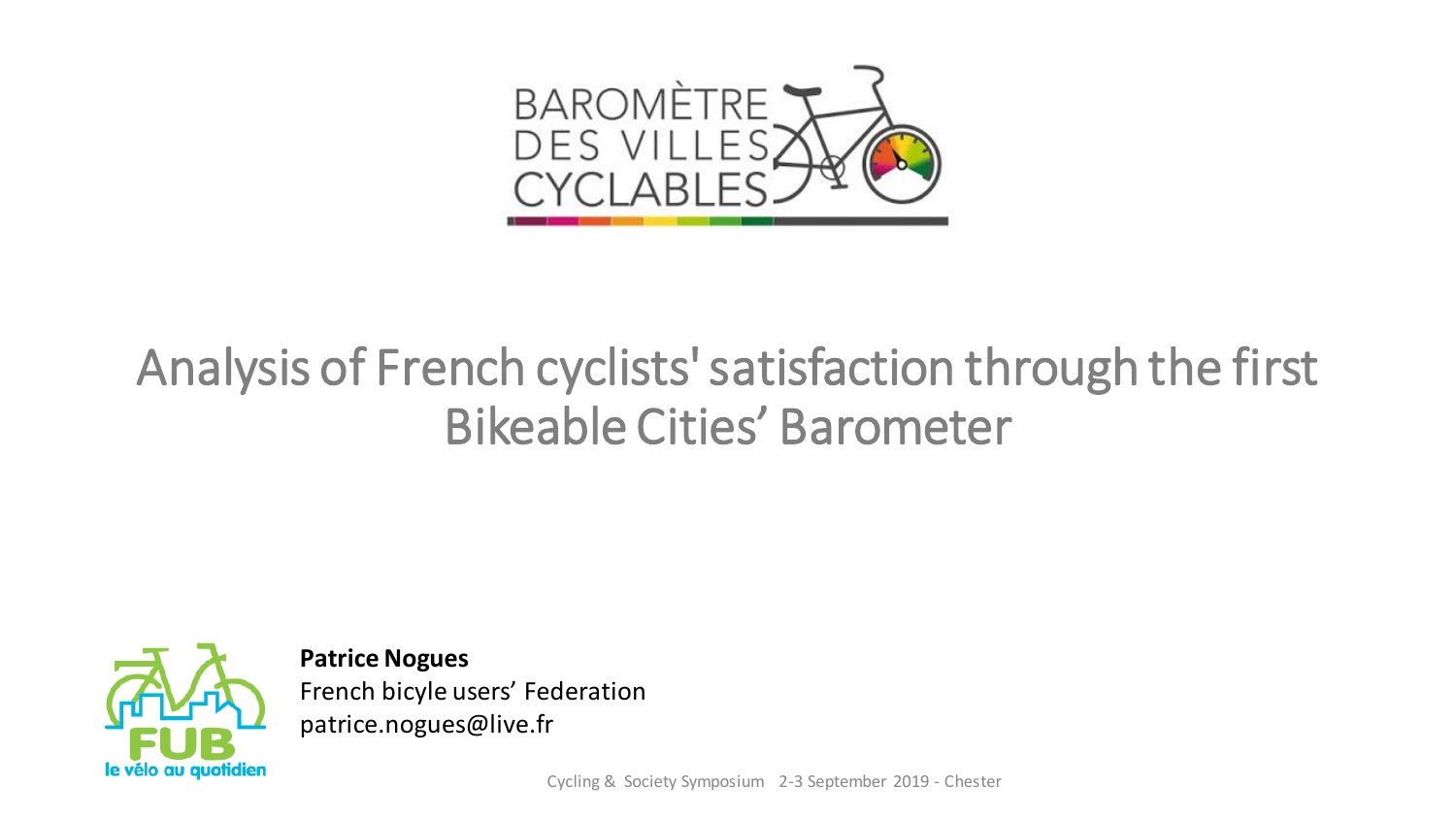

# A ranking for emulation

- **113.009** answers
- **2628** communes
	- **316** ranked





Cycling & Society 2 -3th of September 2019 - Chester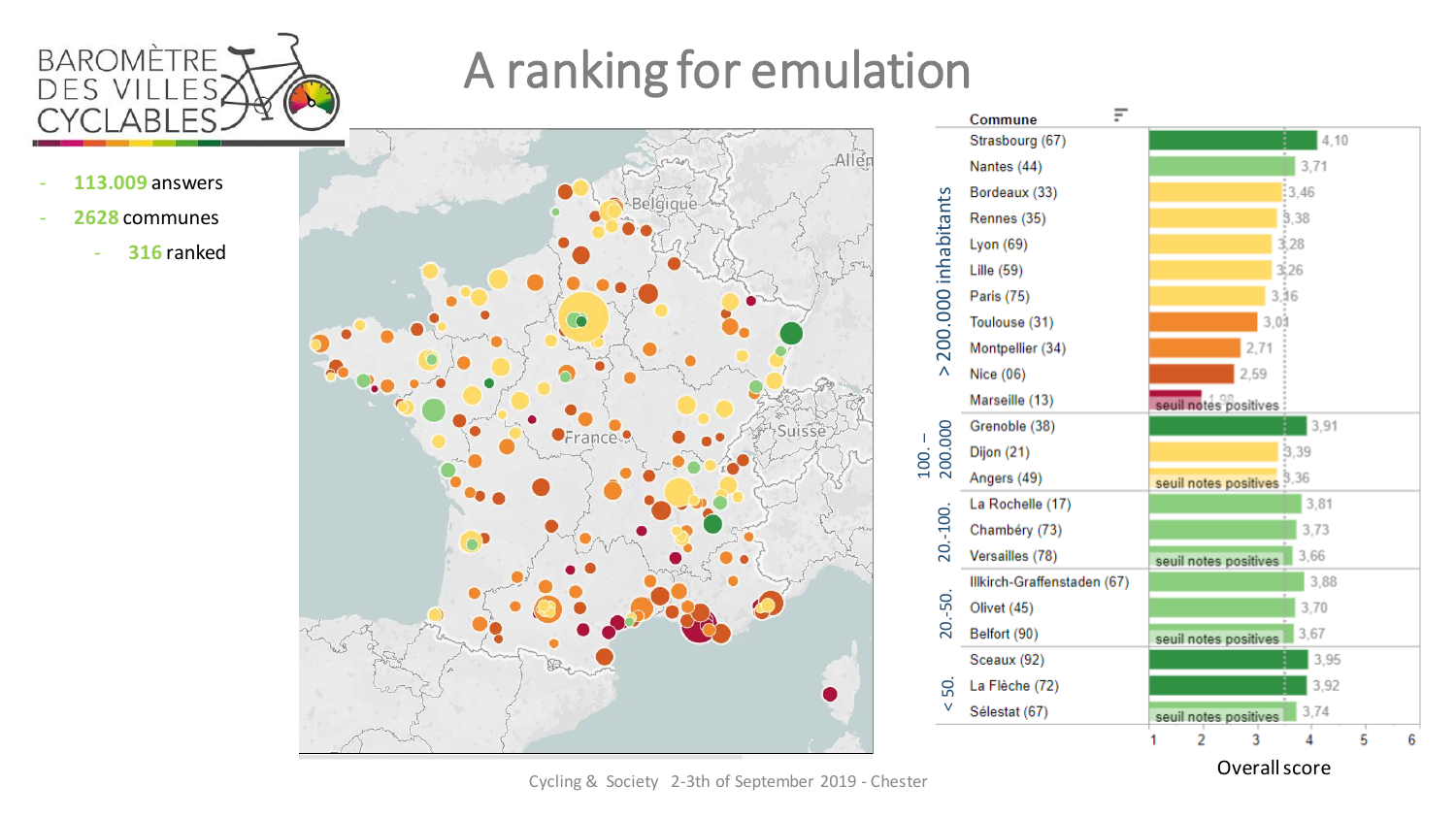

# Provide suggestions for improvement

Notes détaillées Fontainebleau (77)

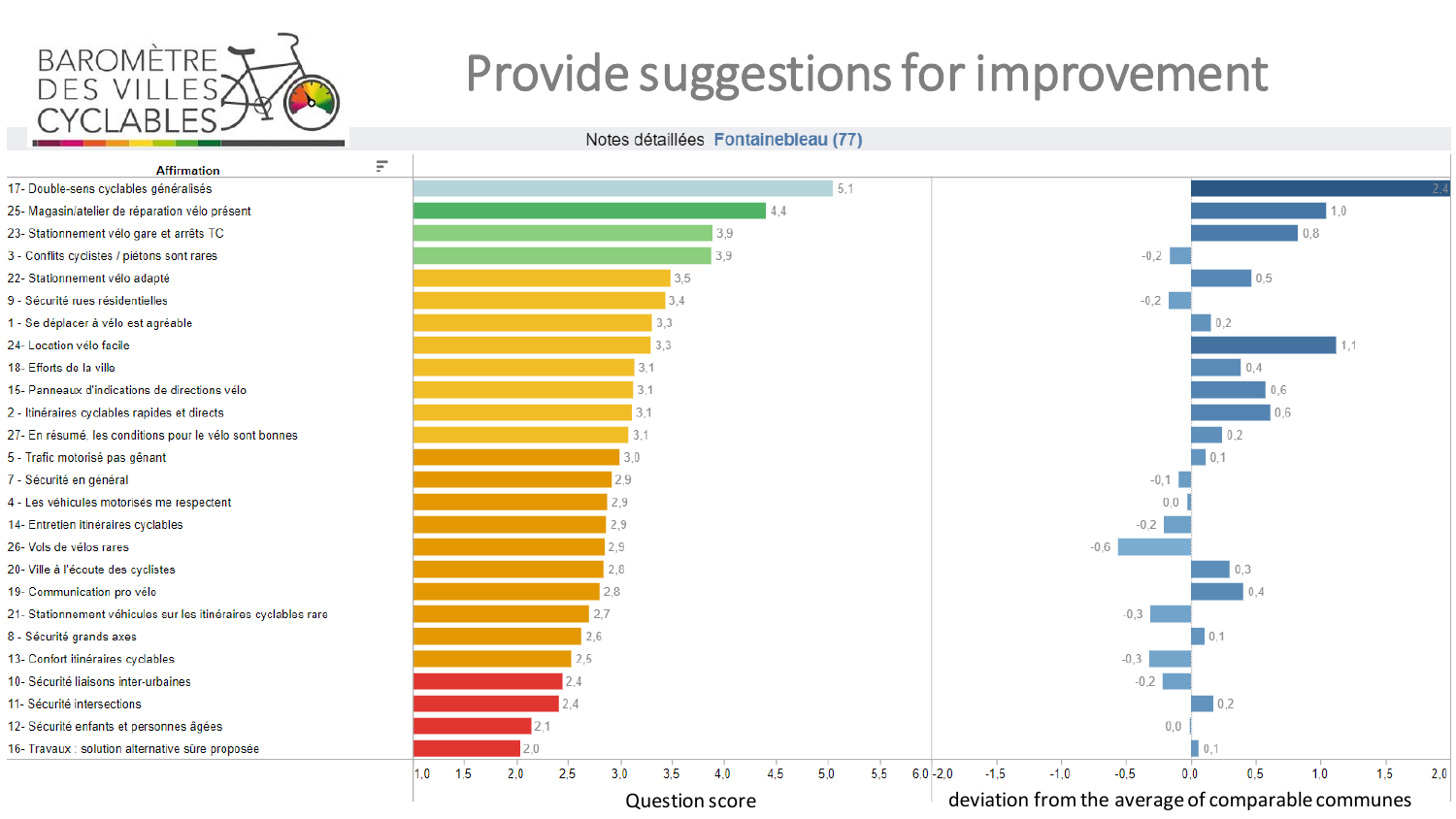

## Method

Adaptation of the German «ADFC Fahrrad Klima Test »

### **The Barometer reflects:**

### **the difference between the perception of the situation and the expectations of users**

-> perception is subjective, expectations can change over time

• **5 themesto evaluate the bicycle system:**



• **26 questions** asked in the form of a 6-level Osgood differential scale



Cycling & Society 2-3th of September 2019 - Chester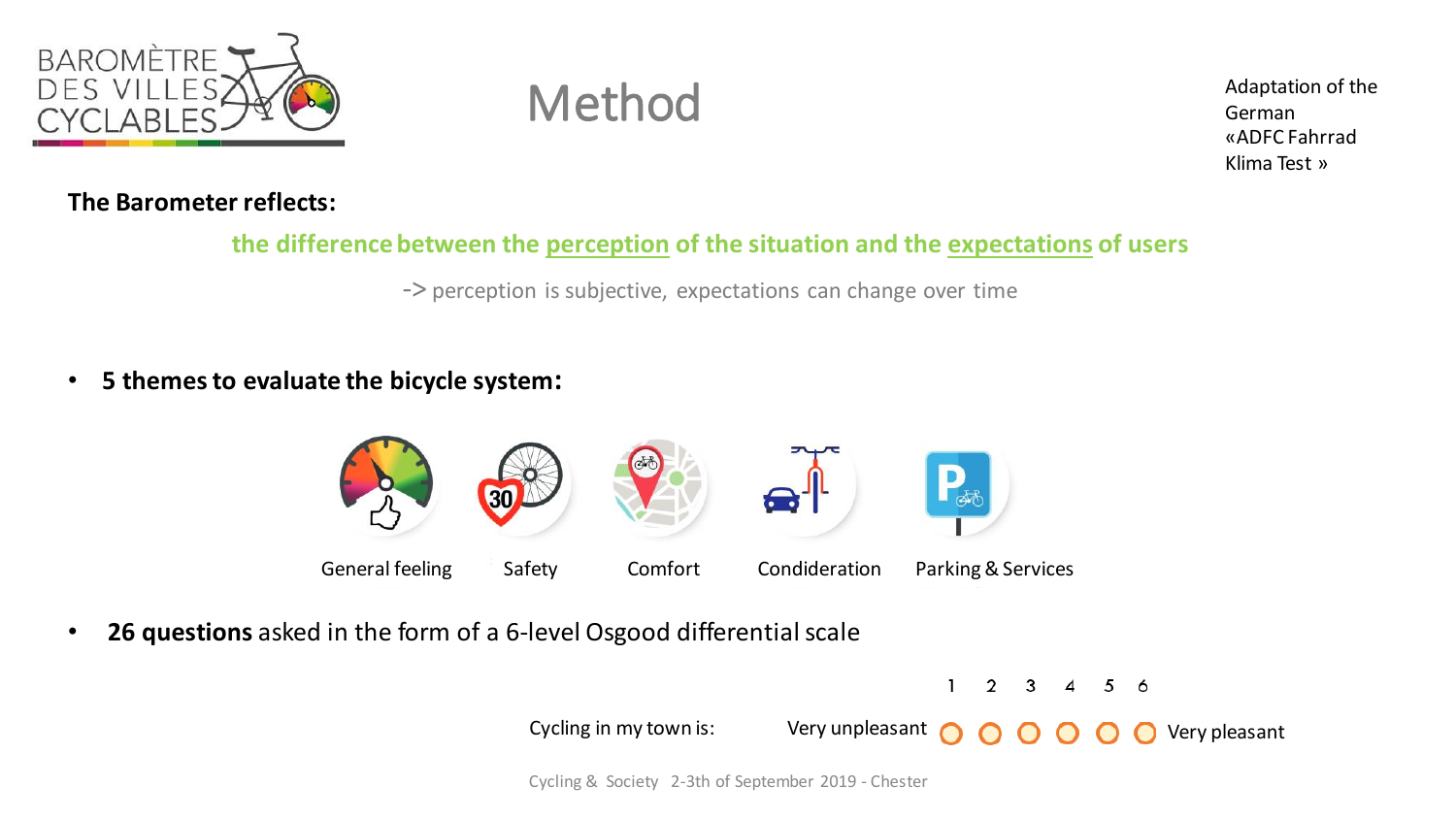

## Practice vs. satisfaction



**Bike share vs. satisfaction** Communes > 100.000 inhabitants (n=42)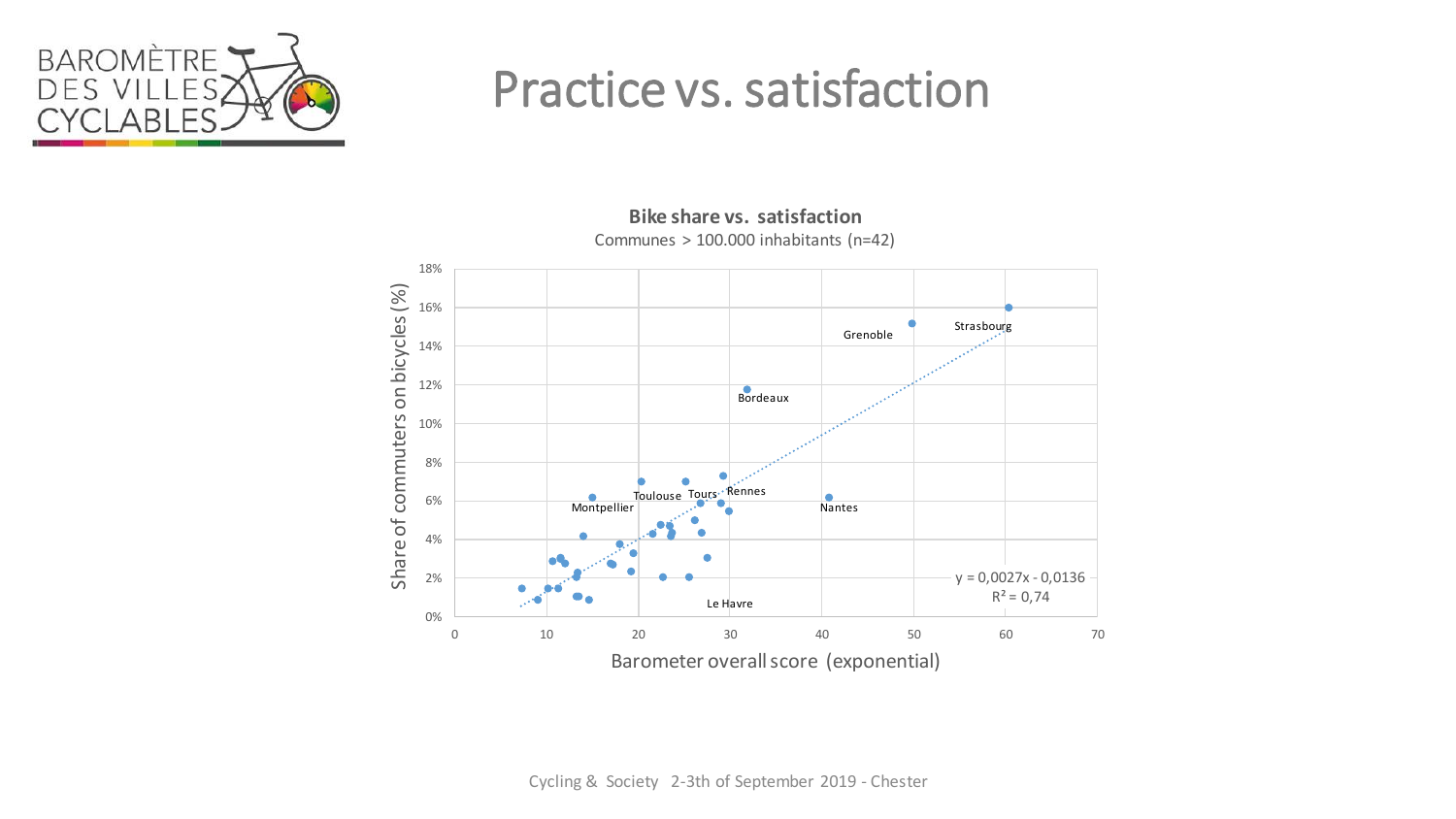

# Influence of personal characteristics

**Question**: Is there an influence of personnal characteristics on scores ?

**Method**: linear regression modelling, to assess independent effects of:

- Gender
- Age
- Bicycle control level
- Town's size
- Motor vehicle ownership
- Cyling activism ( FUB affiliate)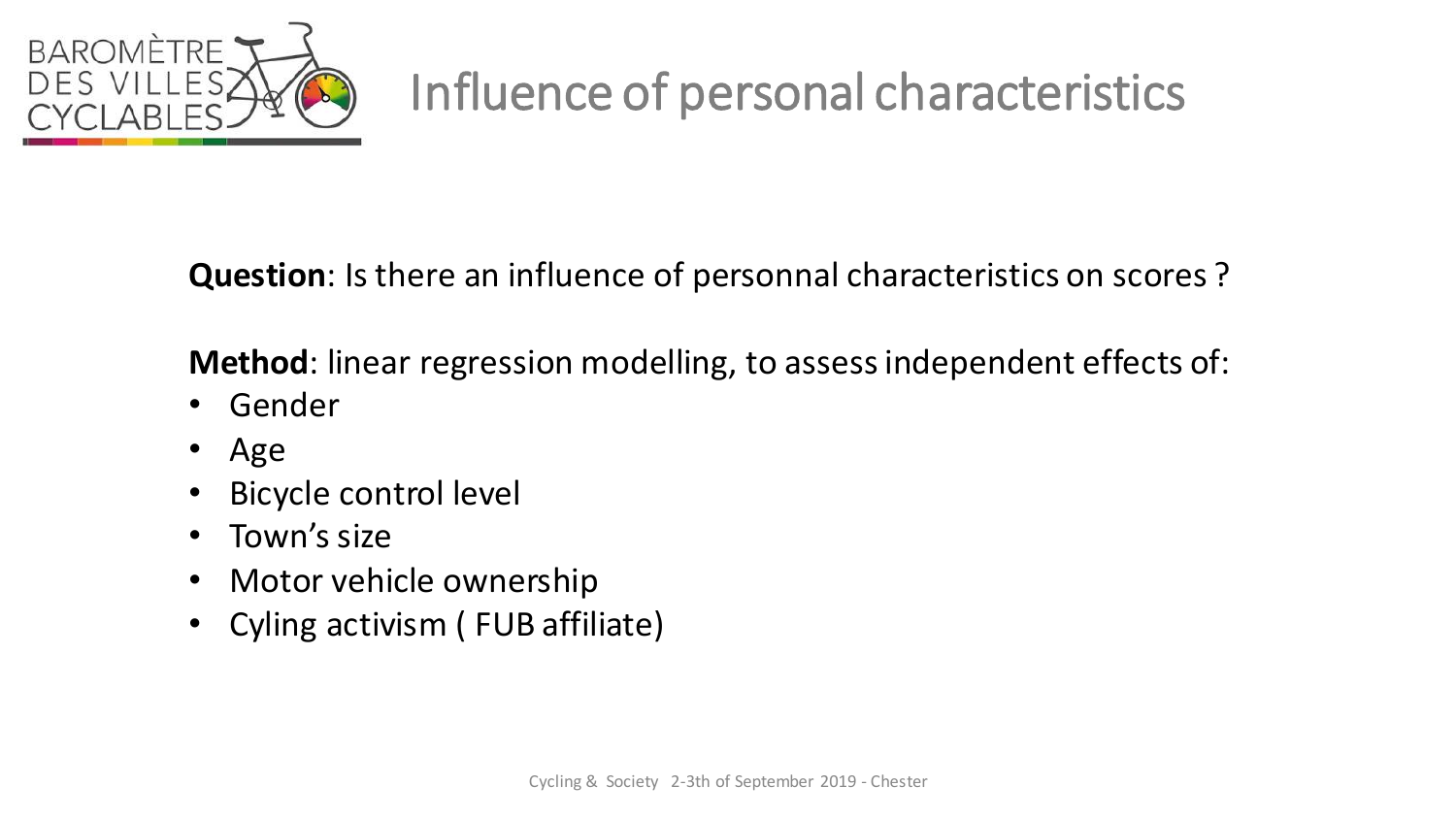

### Influence of respondents' characteristics on safety rating

Linear regression model estimation

| Safety score ~ level + age + sex + motorized + FUB affiliate + commune size + commune's Safety score |          |            |           |            |        |  |
|------------------------------------------------------------------------------------------------------|----------|------------|-----------|------------|--------|--|
|                                                                                                      |          |            |           |            |        |  |
| Coefficients:                                                                                        | Estimate | Std. Error | t value   | Pr(> t )   |        |  |
| (Intercept)                                                                                          | 0,23     | 0.022356   | 10.139    | $< 2e-16$  | ***    |  |
| $Level = good$                                                                                       | 0,08     | 0.006620   | 11.520    | $< 2e-16$  | ***    |  |
| $Level = weak$                                                                                       | $-0,11$  | 0.018842   | $-5.737$  | 9.67e-09   | ***    |  |
| Age 25 - 34                                                                                          | $-0,15$  | 0.012525   | $-11.875$ | $< 2e-16$  | ***    |  |
| Age 35 - 44                                                                                          | $-0,29$  | 0.012638   | $-22.776$ | $< 2e-16$  | ***    |  |
| Age 45 - 54                                                                                          | $-0,33$  | 0.013020   | $-25.148$ | $< 2e-16$  | ***    |  |
| Age 55 - 64                                                                                          | $-0,35$  | 0.013411   | $-26.348$ | $< 2e-16$  | ***    |  |
| Age 65 - 75                                                                                          | $-0,29$  | 0.015624   | $-18.573$ | $< 2e-16$  | ***    |  |
| $Sex = man$                                                                                          | 0,11     | 0.005730   | 19.392    | $< 2e-16$  | ***    |  |
| Motorized                                                                                            | $-0,07$  | 0.008014   | $-8.190$  | $2.64e-16$ | ***    |  |
| FUB affiliate                                                                                        | 0,04     | 0.007486   | 5.543     | 2.99e-08   | ***    |  |
| $\textsf{Size} \, [200000 - 3000000]$                                                                | $-0,07$  | 0.007350   | $-9.767$  | $< 2e-16$  | ***    |  |
| Size [100000-200000]                                                                                 | $-0,05$  | 0.007625   | $-6.210$  | $5.32e-10$ | ***    |  |
| Size [50000-100000]                                                                                  | $-0,02$  | 0.009166   | $-2.172$  | 0.0299     | $\ast$ |  |
| commune's Safety score                                                                               |          | 0.006321   | 157.606   | $< 2e-16$  | ***    |  |
| Signif. codes: 0 '***' 0.001 '**' 0.01 '*' 0.05 '.' 0.1 ' ' 1                                        |          |            |           |            |        |  |
| Multiple R-squared: 0.2407, Adjusted R-squared: 0.2405                                               |          |            |           |            |        |  |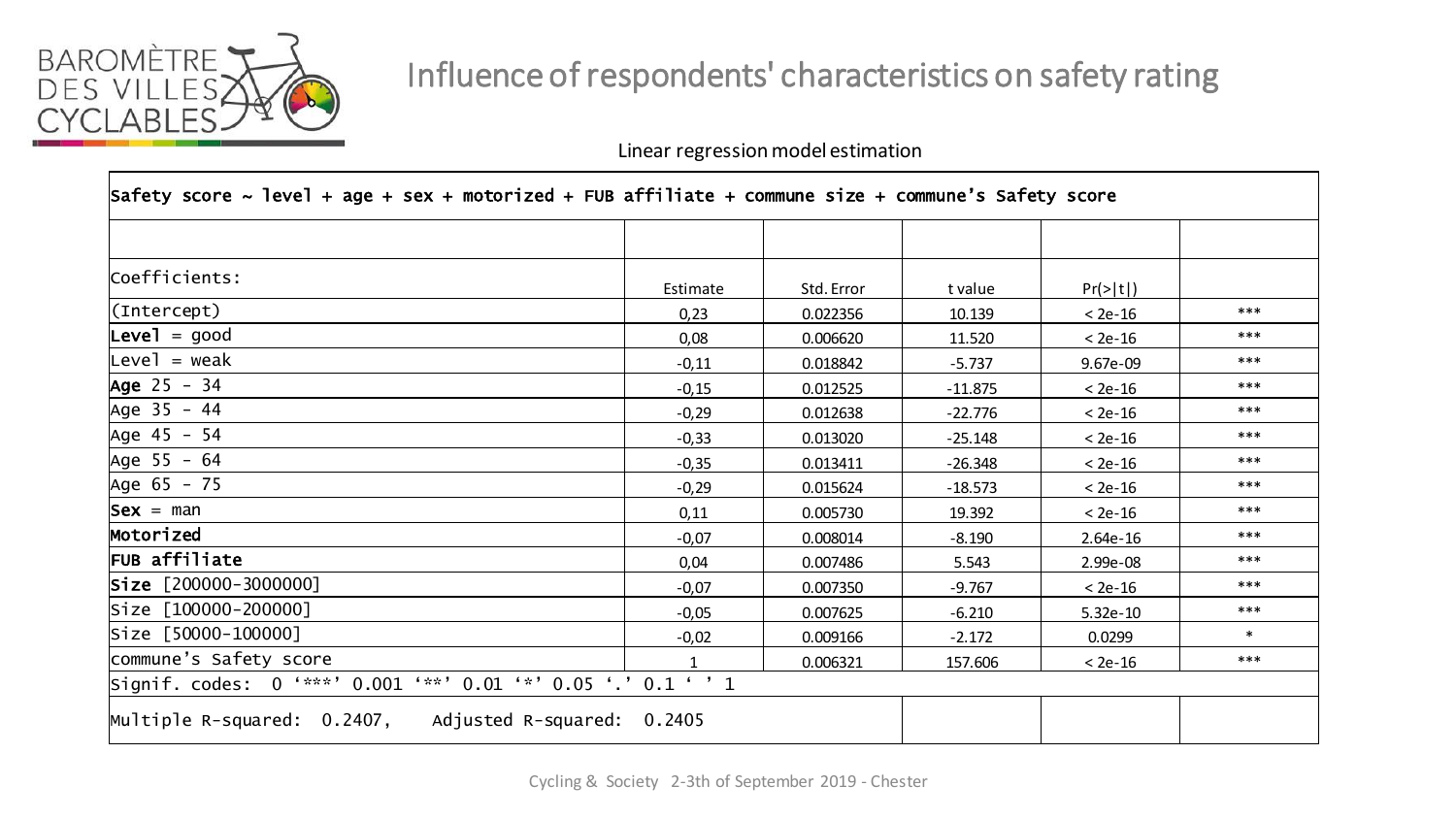

### Influence of respondents' characteristics on safety rating

 $\checkmark$  Personnal characteristics have a real but limited influence

### Influence of characteristics on the safety score

| Level good vs. Weak           | 7%     |
|-------------------------------|--------|
| sex male vs.female            | 4%     |
| <b>FUB</b> affiliate          | 1%     |
| age $55-65$ vs. $<25$         | $-13%$ |
| <b>Motorized vs. Not</b>      | $-3%$  |
| Town size $>200k$ vs. $< 50k$ |        |

ex: *« men give a 4% higher score than women »*

- $\checkmark$  People with a good cycling control level feel safer
- $\checkmark$  Men feel safer than women
- $\checkmark$  People over 25 feel unsafer than those under 25
- $\checkmark$  Small influence of motorization and town size

Feel safer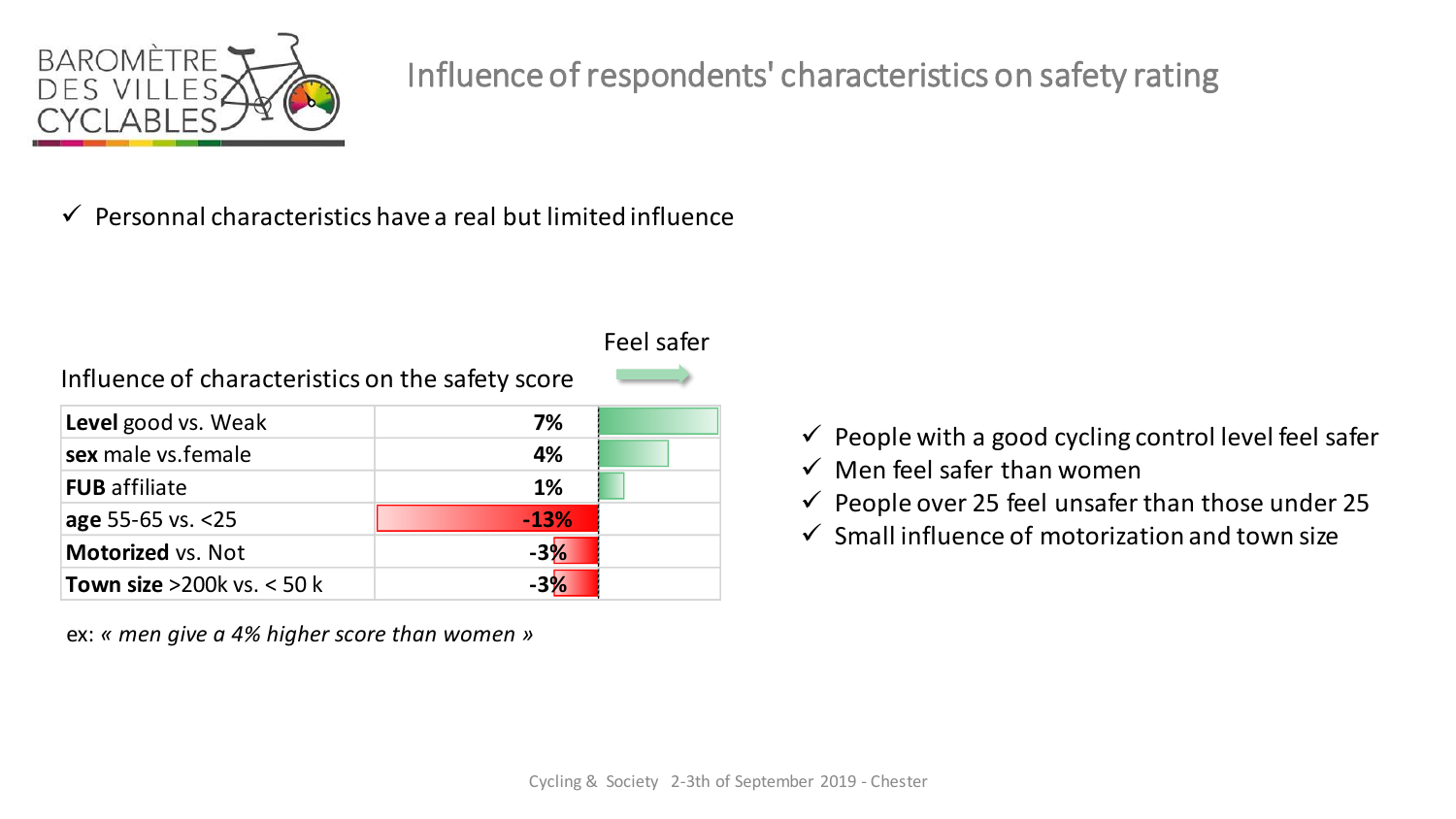

### Influence of characteristics on the safety score

|                          | Thefts are rare | the city is making efforts Comfort is good bike parking is easy |       |       |  |
|--------------------------|-----------------|-----------------------------------------------------------------|-------|-------|--|
|                          |                 |                                                                 |       |       |  |
| sex male vs.female       | 8%              | $-1%$                                                           | $-2%$ | $-2%$ |  |
| Town size >200k vs. <50k | $-44%$          | 7%                                                              | 1%    | $-1%$ |  |
| Motorized people         | 1%              | $-3%$                                                           | 0%    | 1%    |  |
| <b>FUB affiliates</b>    | 2%              | $-4%$                                                           | $-3%$ | 1%    |  |
| age $<$ 25 vs. 35-44     | 0%              | 6%                                                              | 7%    | 7%    |  |

 $\checkmark$  People fear thefts in bigger cities, and men more than women

 $\checkmark$  Bigger cities seems to do more efforts, cycling activist ant motorized people are more critical

 $\checkmark$  People < 25 feel more satisfied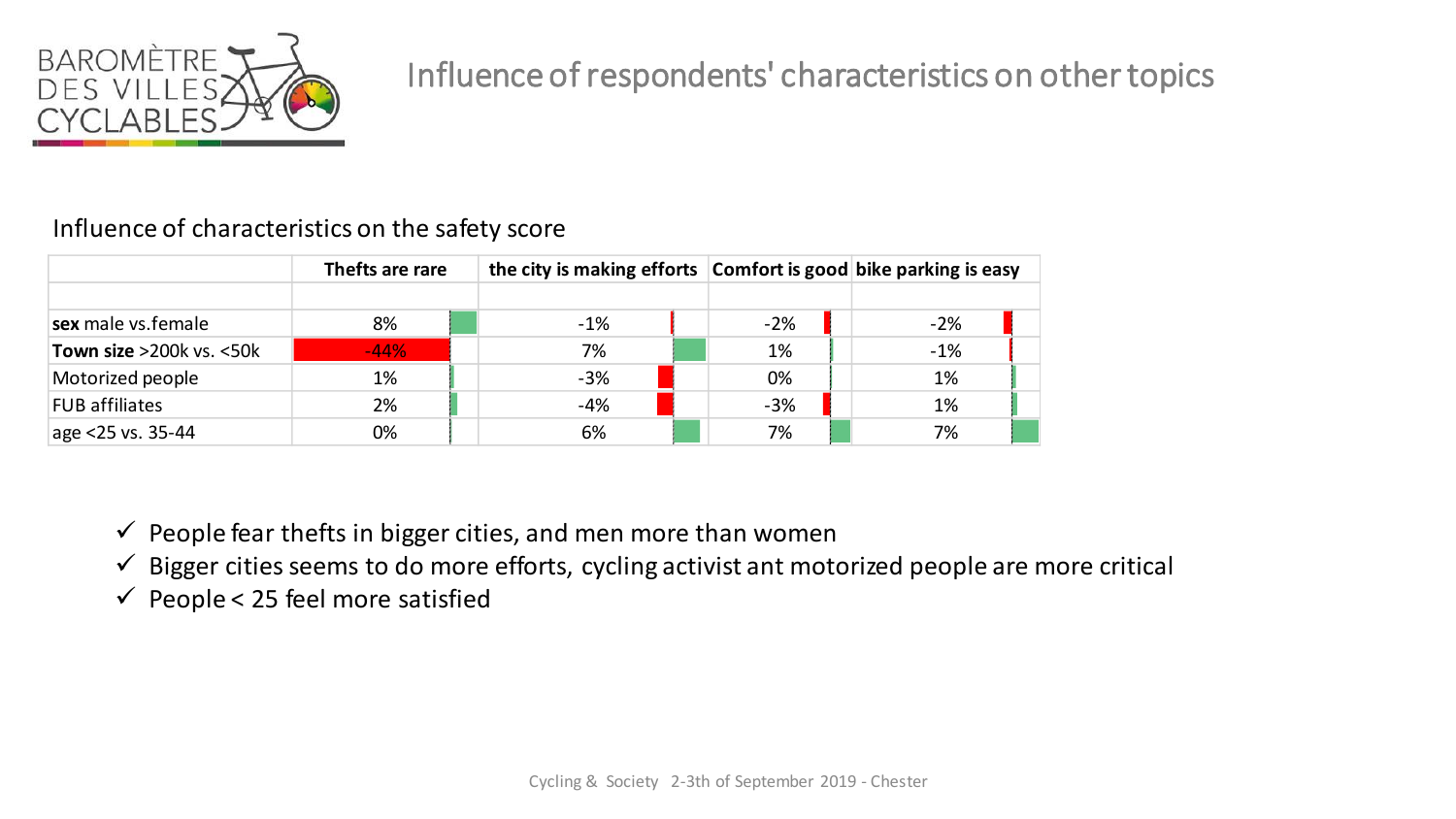



#### **Parlons vélo web site**

<https://www.parlons-velo.fr/>

#### **Interactive dataviz**

<https://public.tableau.com/profile/fub4080>

**Open data Barometer**

Please ask for data at: **CONTACT@fub.fr**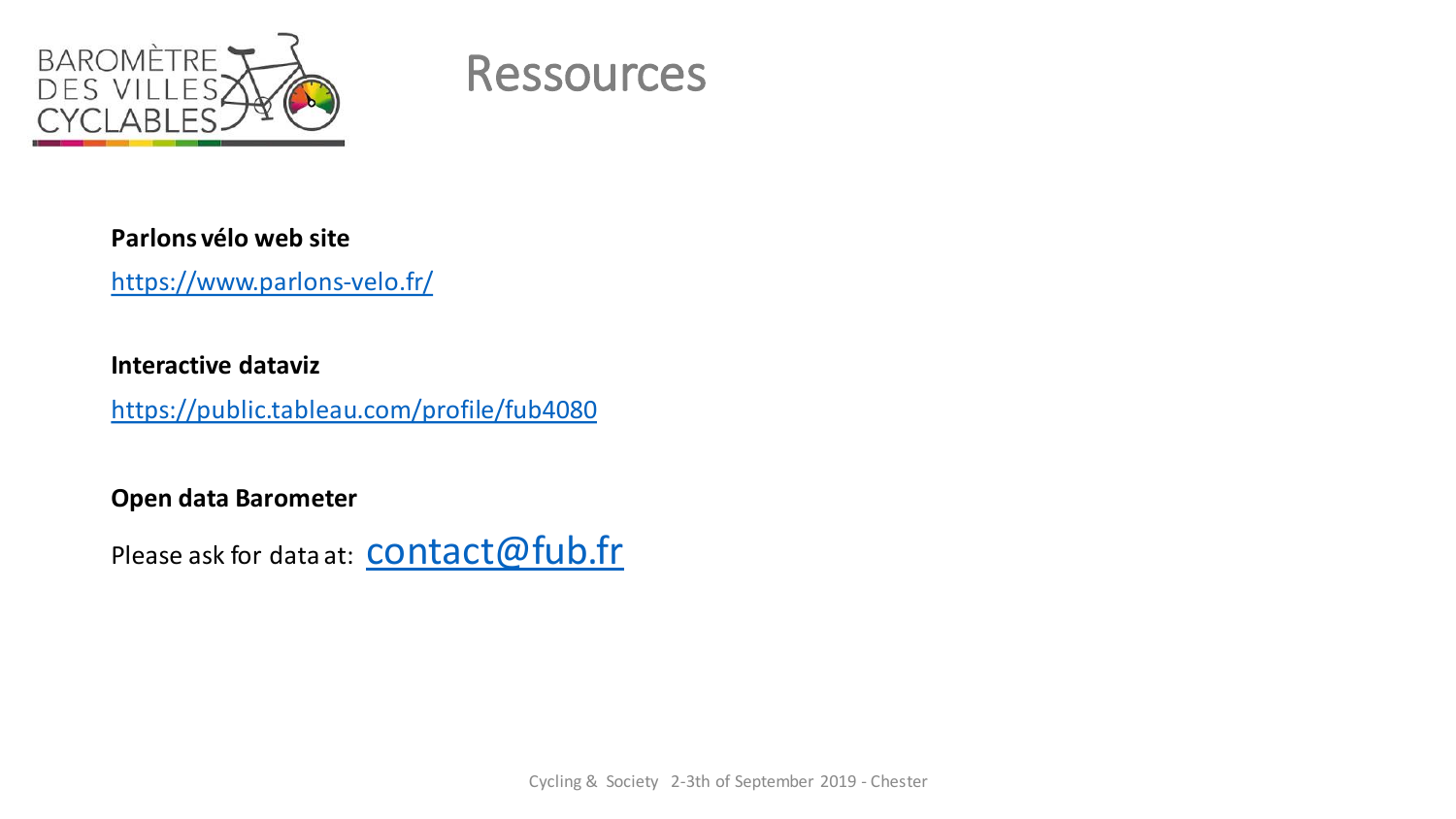

## « bike climate » labelling



Repartition of communes per bike climate class